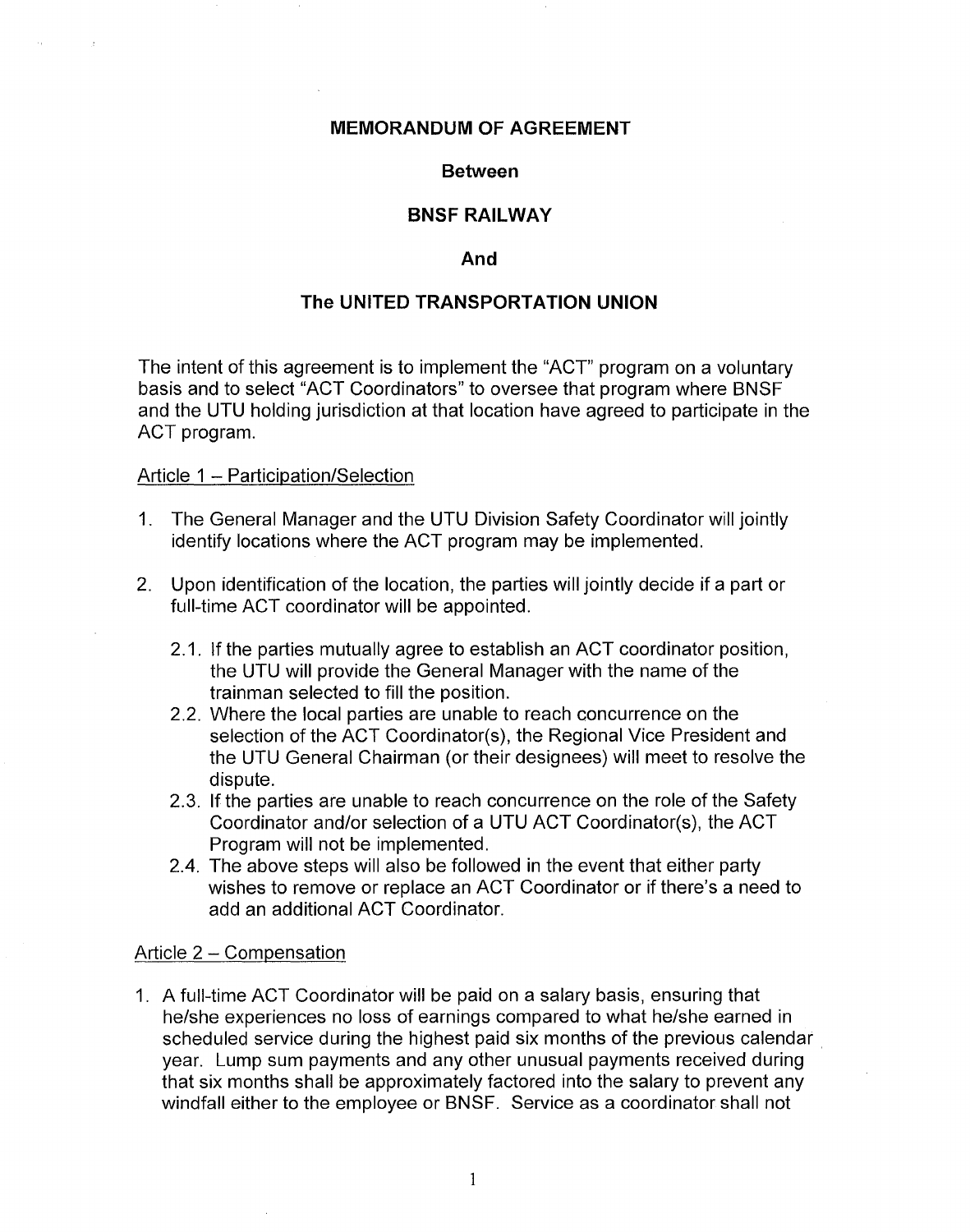deprive the employee of any element of compensation had the coordinator remained in typical scheduled service. All normal employment benefits which the employee would have received will remain in place on the same basis. Full-time coordinators will be reimbursed for necessary business expense consistent with BNSF's policy.

- 2. ACT Coordinators will be entitled to use all time worked on their assignments toward qualification for Personal Leave Days and Vacation or any other qualification requirement and will be entitled to observe Personal Leave Days, Holidays and Vacation as if working in the trainmen's quota. Coordinators will also be considered as if working in the trainmen's quota for all aspects not specifically address in this agreement.
- 3. A "part-time" ACT Coordinator will be made whole for all time lost on their regular assignment consistent with the make whole provisions of the Safety Summit Agreement. Part-time coordinators will be reimbursed for necessary business expense consistent with BNSF's policy.
- 4. All trainmen who incur lost trips while participating in training for the ACT program will be made whole for all time lost on their regular assignment consistent with the make whole provisions of the Safety Summit Agreement and/or any other governing agreement for Safety/Rules Training.
- 5. Trainmen who do not incur a loss of time from the regular assignment and the training lasts four hours or less, will be compensated at a minimum of one half of a basic day at the straight time rate of the last service performed. Training that lasts more than four hours, will be paid at a minimum of a basic day at the straight time rate of the last service performed.

# Article 3 - Duties

- 1. The duties of the ACT Coordinators assigned under the terms of this agreement will include facilitating training, organization of logs and providing assistance with feedback processes (including coordination with local site safety teams).
- 2. ACT Coordinators will not be called to testify or otherwise furnish evidence of any kind in any formal investigation or other disciplinary proceeding involving charges against employees and will not be involved in efficiency or operations testing of any kind.
- 3. In the event a dispute arises concerning the duties of a coordinator and the local parties are unable to resolve it, the UTU General Chairman and/or the Regional Vice President (or their designees) may request an immediate conference.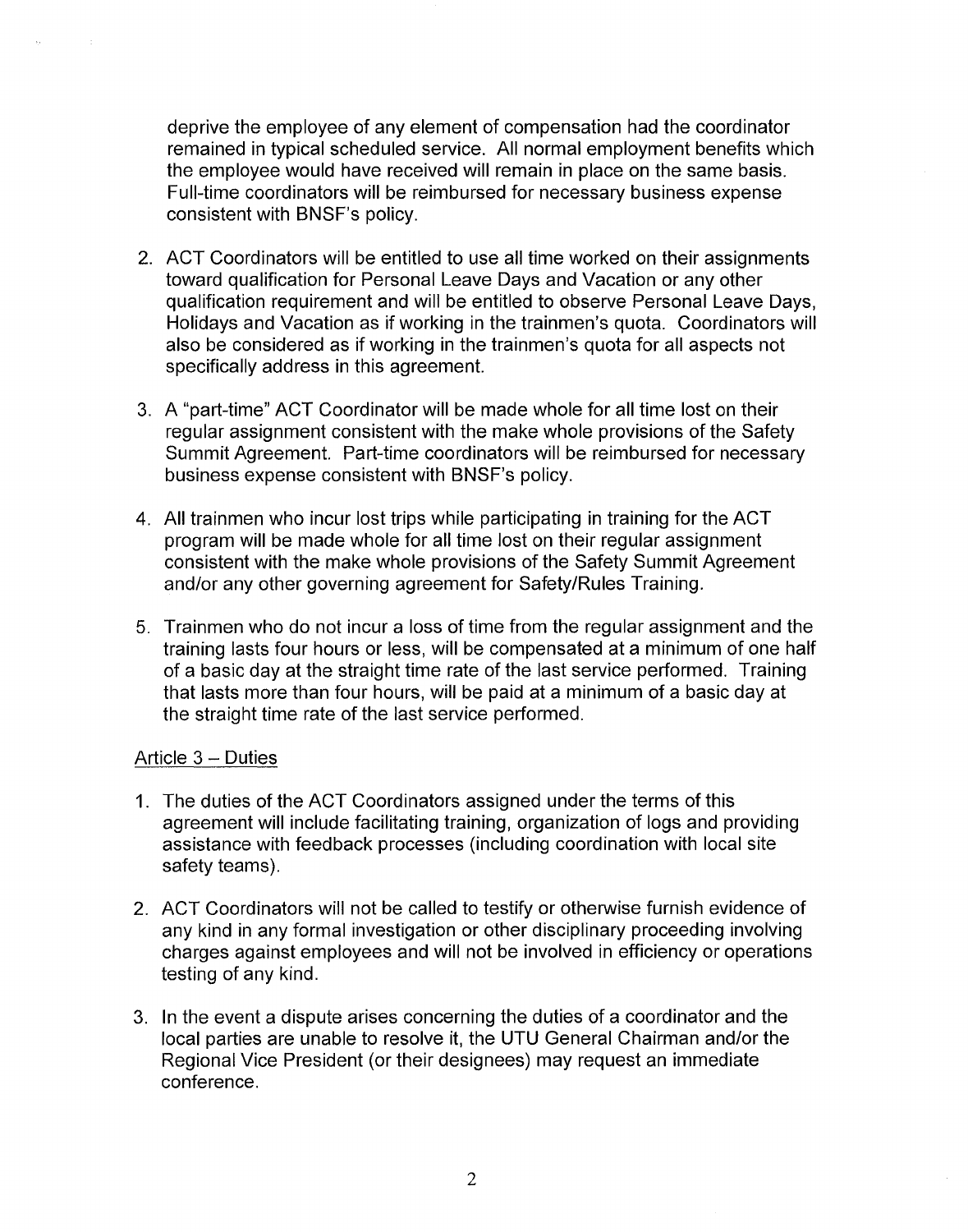#### Article 4 - Savings Clause

1. This Agreement is made without prejudice to the position of either party and shall not serve as a precedent concerning the interpretation or application of any agreement, nor shall this Agreement be cited as suggesting intent or acquiescence concerning principles that may be or could become subjects for negotiations in another forum.

This Agreement will be come effective February 7, 2008, and will continue in effect thereafter, subject to a ten (10) day cancellation notice served by either party upon the other.

For the United Transportation Union For the BNSF Railway Company:

 $\cancel{\leq}$ *teven*  $\mathcal{V}_{\mathcal{M}}$ ea

Steven F. Green

Kathy J. McGinn

UTU General Chairman Asst. Vice President, Labor Relations